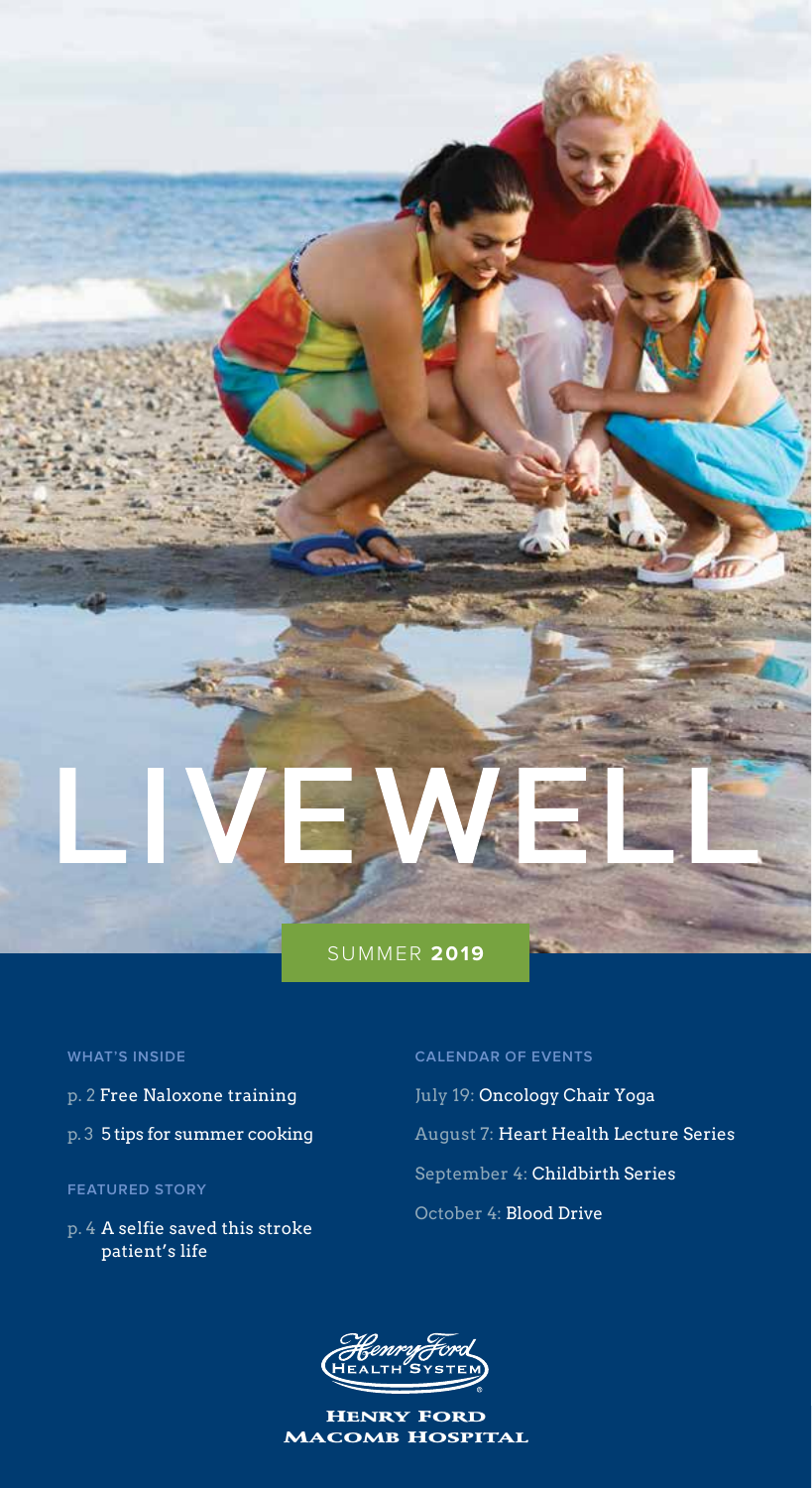

# Free **NALOXONE TRAINING**

LEARN THE WARNING SIGNS OF AN OPIOID OVERDOSE AND HOW TO PROPERLY ADMINISTER THE NASAL SPRAY NALOXONE, used to reverse the effects of an overdose, when Families Against Narcotics (FAN) presents a free training session at Henry Ford Macomb Hospital on Oct. 9 and Oct. 26. A free Naloxone kit is provided for all participants.

*Register at FamiliesAgainstNarcotics.org/naloxone.*



# **WELLNESS PROGRAMS CONTINUE** AT PARTRIDGE CREEK

ALL SUMMER LONG, HENRY FORD MACOMB HOSTS WELLNESS WEDNESDAYS AT THE MALL AT PARTRIDGE CREEK, offering weekly drop-in Zumba and yoga sessions through Aug. 28 at the mall's outdoor center court. (No class July 3.) The seasonal walking club continues through mid-October.

*Visit HenryFord.com/WellnessatPC for full details.*

# BEAT THE HEAT – **5 TIPS FOR SUMMER COOKING**

SUMMER COOKING CAN BE COOL AND EASY WITH A LITTLE CREATIVITY AND PLANNING. Salads, sandwiches and other grab-and-go meals are big hits when summertime activities interfere with meal planning. Here's what you need to know to make summer cooking less cumbersome.

- **1. PLAN AHEAD.** Do prep work during the cooler parts of the day.
- **2.KEEP IT SIMPLE.** Some of the best summer recipes require nothing more than boiling water.
- **3. TAKE IT OUTSIDE.** Prep your meals outdoors. Involve the kids and shuck corn, wash, peel and chop vegetables outside.
- **4. TAKE ADVANTAGE OF SMALL APPLIANCES.** Smaller appliances

like a toaster oven, slow cooker or pressure cooker allow you to cook foods thoroughly without heating up the whole kitchen.

#### **5.COOL OFF WITH CHILLED SOUP.**

While soups may be best known for taking the bite out of a winter chill, cold soups can cool you down during the dog days of summer.

*Find more healthy recipes at HenryFordLiveWell.com.*

# Same-day **URGENT CARE VISITS**

PATIENTS CAN NOW VIEW AVAILABLE TIMES ONLINE AT NEARBY HENRY FORD MACOMB URGENT CARE LOCATIONS and reserve a spot online that's most convenient for their schedule. Patients are sent a reminder text or update if their wait time changes. Our urgent care locations are open every day of the year.

*Reserve your visit online at HenryFord.com/UrgentCare.*

# **BLUEBERRY-WATERMELON SALAD** WITH FETA AND MINT

**YIELD: 8 SERVINGS**

#### **INGREDIENTS:**

*3 Tablespoons olive oil 1 Tablespoon balsamic vinegar 1/2 teaspoon ground black pepper 1/4 cup finely diced red onion 8 cups diced watermelon 2 cups fresh blueberries 1/4 cup chopped fresh mint leaves 1/2 cup crumbled feta cheese*

#### **DIRECTIONS:**

In a large bowl, whisk together olive oil, balsamic vinegar, pepper and diced red onion. Add the diced watermelon, blueberries, mint and feta cheese to the bowl. Gently toss to coat.

**NUTRITIONAL INFORMATION PER SERVING:** *122 Calories; 6 grams Fat; 1 gram Saturated Fat; 4 mg Cholesterol; 74 mg Sodium; 19 grams Carbohydrates; 3 grams Fiber; 2 grams Protein*

# **LIVEWELL**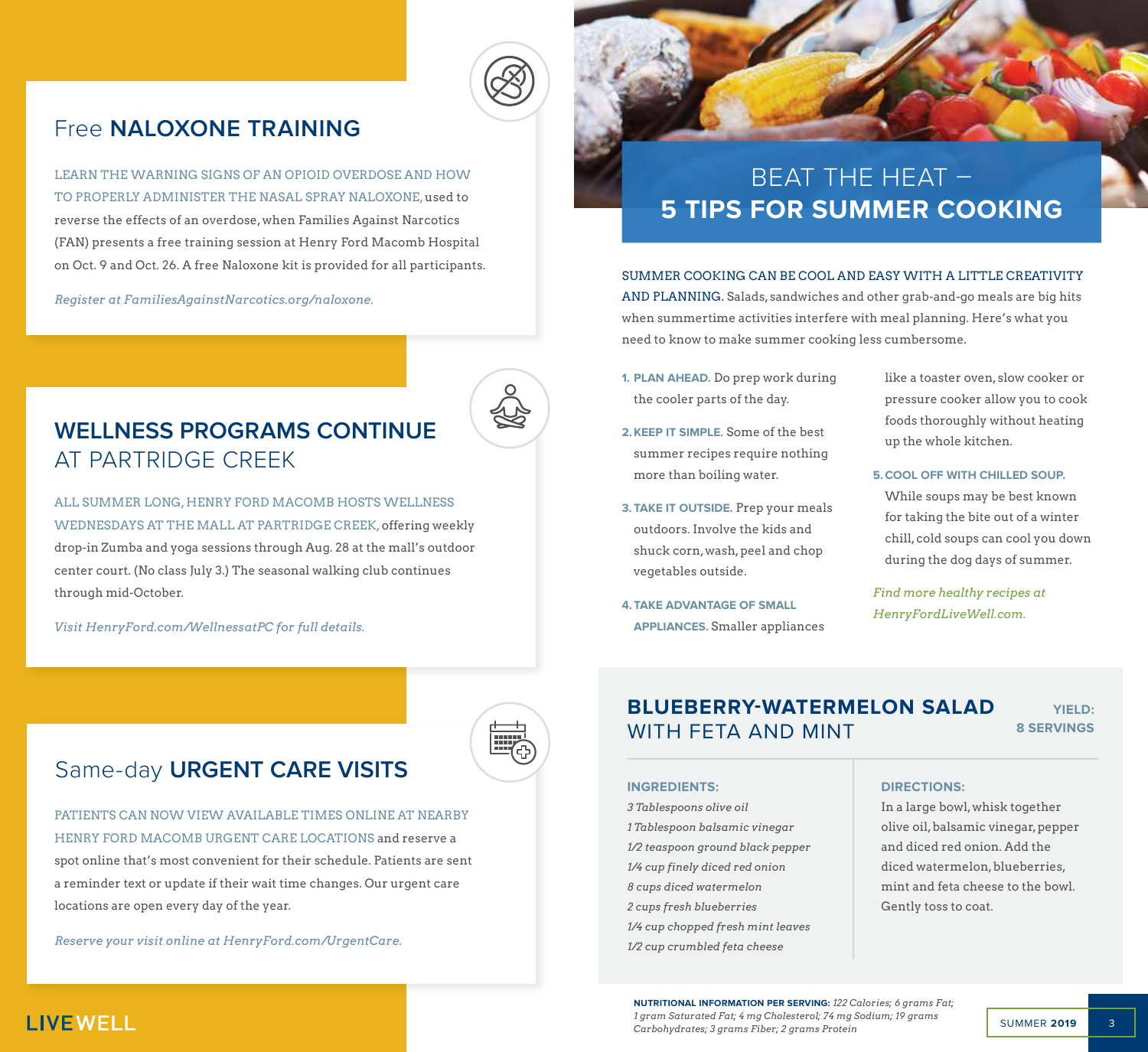

# **A SELFIE SAVED** THIS STROKE PATIENT'S LIFE

JUANITA BRANCH'S SELFIES ONE MORNING LAST SUMMER MAY HAVE SAVED HER LIFE, ACCORDING TO HER MEDICAL TEAM AT HENRY FORD MACOMB HOSPITAL.

The 63-year-old snapped away with her phone in her Fraser home, planning to update her Facebook page. But when she looked at the screen to pick the best picture, she was surprised to see her lips twisting and her face drooping.

Suspecting she was having a stroke, she called for help in her senior apartment complex. She unlocked the front door and even tried to change her outfit, but she began to lose her balance. By the time help arrived, her speech began to slur. An ambulance brought her to Henry Ford Macomb Hospital – and to Emergency Room physician Jason Muir, the hospital's "Stroke Champion," responsible for reviewing and sharing best stroke treatment practices.

"We asked Juanita what she had been doing when she began to notice symptoms," Dr. Muir says. "From the timestamp on her selfie photos, we were able to determine that Juanita was within the 4-hour window to receive the clotbusting stroke drug tPA. The faster a stroke patient receives tPA, the better their outcomes can be."

During a stroke, the brain loses seven million neurons a minute. When brain cells die, permanent damage can occur, so there is no time to lose in seeking medical treatment.

According to the American Heart Association, stroke is the fifth leading cause of death in the U.S. On average, someone suffers a stroke every 40 seconds and someone dies of a stroke every four minutes.

"If I had been sitting on the couch watching TV, I might have never realized I was having a stroke," Juanita says. "I never felt any pain. But when I noticed the drooping, I knew I needed to call for help."

Juanita had suffered a mini-stroke two years earlier, so she was aware of the symptoms. Doctors recommend everyone remember "FAST:"

- FACE: Check for drooping or contortion of the face or lips.
- ARMS: Raise both arms; one may sink lower if experiencing a stroke.
- SPEECH: Listen for slurred or confused speech.
- TIME: Call for help immediately if stroke is suspected. Earlier treatment can mean better outcomes.

*For more information on stroke and treatment, visit HenryFord.com/stroke.*



*Juanita Branch works with an occupational therapy assistant in Henry Ford Macomb's inpatient rehabilitation unit.*

# **LIVEWELL**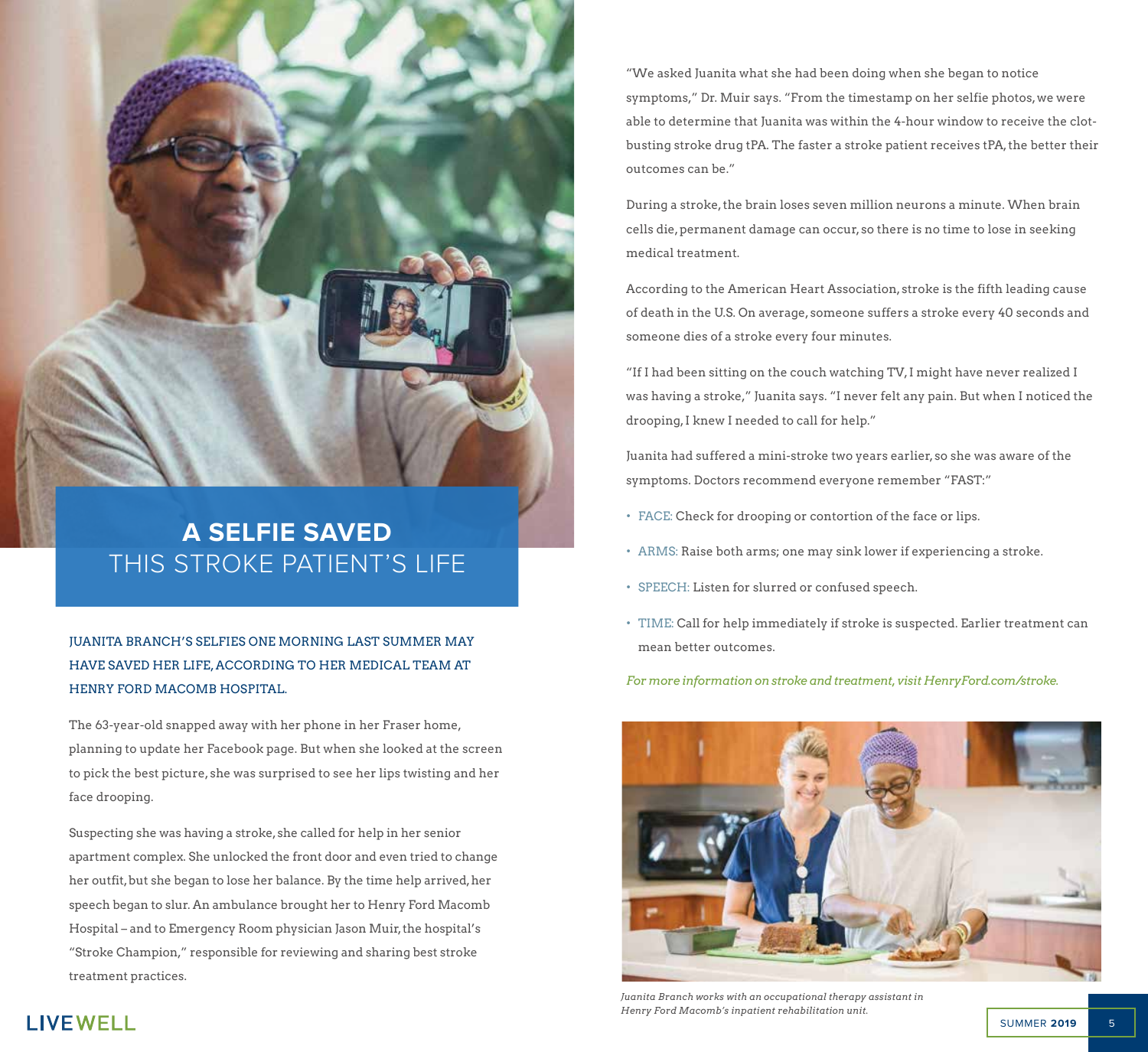

# **VIRTUAL CARE** OFFERS ALTERNATIVE OPTION FOR HEALTH VISITS

DIGITAL TECHNOLOGY IS CHANGING OUR LIVES IN SO MANY WAYS. WE SHOP ONLINE, CONNECT WITH FRIENDS THROUGH SOCIAL MEDIA, RECEIVE NEWS AND ENTERTAINMENT THROUGH MOBILE APPS, AND MORE. Quick and convenient access to everything is at our fingertips, including the way we receive our health care services.

The desire from health care consumers to use digital technology to control where, when and how they receive care is rapidly increasing. The Virtual Care program at Henry Ford Health System is quickly becoming a leader in this alternative method of receiving high-quality, fast and accessible personalized care, without disrupting your schedule.

#### **THE FUTURE OF HEALTH CARE**

Virtual Care connects you with a Henry Ford physician through your mobile device or computer without having to leave your home or work. This saves travel time and cost, eliminates contact with sick patients in the waiting room, and provides quick access to expert primary care, pediatric, dermatology and other specialty physicians.

"Virtual care provides an incredibly valuable service to patients who have limited access to transportation, are busy professionals, or those without childcare," says Courtney Stevens, director of virtual care at Henry Ford. "It removes barriers that prevent people from taking care of themselves by giving them convenient, accessible virtual health care when they need it most."

#### **VIRTUAL CARE SERVICES**

#### • MYCHART VIDEO VISIT:

A scheduled video appointment with your doctor from your home, office or any other location using your personal device. You can use the MyChart mobile app from your smartphone or tablet, or visit the website from your computer (with a web camera). Video visits are billed through insurance, just like an in-person visit.

#### • E-VISIT:

A non-scheduled, non-urgent visit using secure online messaging. During an E-visit, you are asked to fill out an online questionnaire based on your symptoms that is securely sent to your doctor. Your doctor assesses your responses and gets back to you within one business day with a diagnosis and recommended treatment plan. E-visits are \$35, and are covered by most insurance plans.

Last year, over 7,500 patient encounters were completed using virtual care services at Henry Ford, and this number is quickly increasing.

"The video visits gave me the opportunity to further my health in a way that didn't interfere with my life as much," says Timothy Schacht, virtual care cardiac rehab patient. "I actually believe I received better care because there was a person in front of me at all times during the session."

*Virtual care is set to become embedded as a standard method of health care in the near future. For more information about the Virtual Care program at Henry Ford Health System, visit HenryFord.com/VirtualCare.* 

# DOWNLOAD THE **HENRY FORD MYCHART MOBILE APP**

With Henry Ford MyChart, managing your health has never been easier. This unique online tool offers patients a simple and convenient way to manage their health care how, where and when it's best for them.

*Visit HenryFord.com/MyChart today to download the app and get started using Henry Ford Virtual Care services.*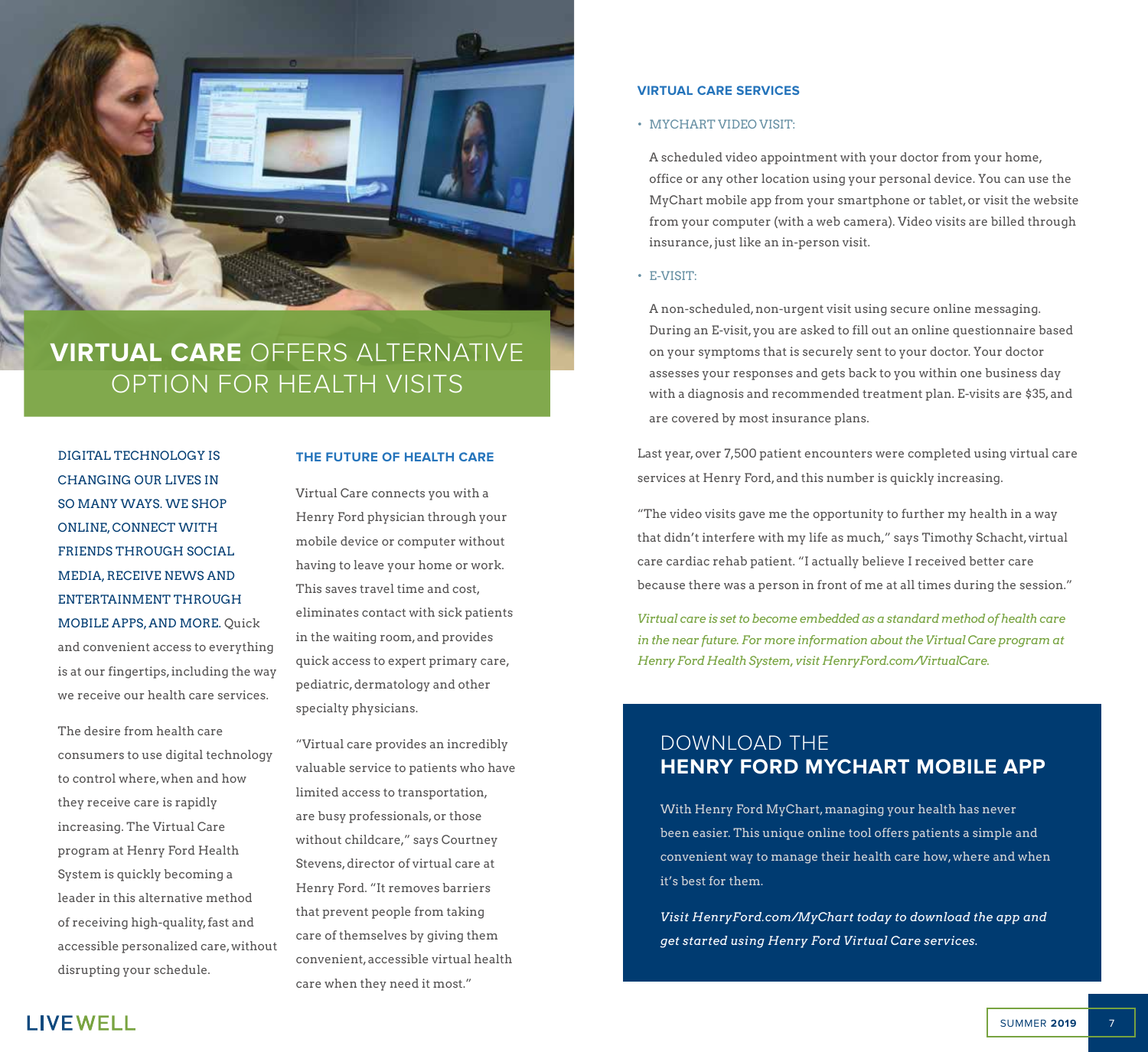# Calendar of **EVENTS**

Registration is required for all classes. To register, please call toll-free (800) 532-2411 except where noted. Classes are free unless a fee is listed.

# Advance Care Planning One-on-One Meetings

Trained facilitators help individuals and families learn how to plan for medical decisions based on their medical conditions, goals of care and faith and values, as well as complete an advance directive at these one-on-one appointments.

*Call (586) 263-2993.*

# Bariatric Support Group

Join patients and family members for dropin weekly discussions about post-surgical weight management.

#### **WEDNESDAYS: 7 – 8 P.M.**

Clinton Township hospital, Medical Pavilion, Fourth Floor, Room 1

### Bariatric Surgery Overview

Anyone considering surgical options for weight loss is invited to attend a seminar presented by a certified bariatric nurse.

*Registration required at (586) 263-2308.*

#### **AUG. 12, SEPT. 9 & OCT. 7: 6:30 P.M.**

Clinton Township hospital, Medical Pavilion, Fourth Floor

#### **REGISTRATION IS REQUIRED**

**FOR ALL CLASSES.** *To register, please call toll-free (800) 532-2411 except where noted. Classes are free unless a fee is listed.*

### Bereavement Support

Any adult who has lost a loved one is welcome to attend ongoing support groups.

**DROP-IN SESSION: 6:30 – 8 P.M., JULY 16 & AUG. 20.** 

**FALL 6-WEEK BEREAVEMENT SUPPORT GROUP SERIES: BEGINS SEPT. 10.**

*For more information, call (586) 276-9570.* 

Hospice Administration Bldg., 33464 Schoenherr Road, Suite 140, Sterling Heights, 48312, large conference room

#### Blood Drive

To schedule an appointment, visit MiBlood. org and search for Henry Ford Macomb or call 866-MIBLOOD (642-2663).

#### **OCT. 4: 10:15 A.M. – 2:30 P.M.**

Clinton Township hospital, Medical Pavilion, Fourth Floor, Room 3

#### Diabetes Prevention Program

Pre-diabetic patients can learn how to change their lifestyle to prevent type 2 diabetes.

*For dates, locations and to register, call (586) 263-2993 or email dppregistration@hfhs.org.*

#### Relaxation Yoga

This class combines gentle stretching with breathing and relaxation techniques.

**SIX-WEEK SESSIONS ON TUESDAYS BEGIN AUG. 13 AND OCT. 1: 6:45 – 7:45 P.M.**

\$42 for 6 weeks

Clinton Township hospital, Fourth Floor, Gathering Joint

#### **REGISTRATION IS REQUIRED FOR ALL CLASSES.**

*To register, please call toll-free (800) 532-2411 except where noted. Classes are free unless a fee is listed.*

# Fall Prevention Classes

Henry Ford Macomb Outpatient Rehabilitation presents this free educational class to educate you on the impact of falls, how to prevent falls in and around your home, simple exercises to reduce the risk of falls and evidence-based assessment of your risk of falls.

#### **SEPT. 19: 5 – 7 P.M.**

Henry Ford Rehabilitation, 13251 E. 10 Mile Road, Warren, 48089

**AUG. 14: 1 – 3 P.M.**

*Register at (586) 263-2324.*

Clinton Township hospital, Medical Pavilion, Fourth Floor

# Heart Health Lecture Series

This free monthly public educational series covers a variety of topics related to cardiovascular health and includes a free heart healthy meal and question and answer session. Different providers will participate in the discussions, which will be moderated by Dr. Sam Kazziha, Henry Ford Macomb Hospital's new Chief of Cardiovascular Services. Seminars run 6:15 to 9 p.m.

**AUG. 7, WHAT TESTS SHOULD I HAVE AND WHY?, ITALIAN AMERICAN CULTURAL CENTER**

**SEPT. 18, LIVING WITH HEART FAILURE, IKE'S RESTAURANT**

**OCT. 2, PREVENTING HEART DISEASE, ITALIAN AMERICAN CULTURAL CENTER**

*Register by phone at (586) 698-1205 or email azito@cvcpc.com*

### **CANCER CARE**

*For more information on the programs listed below, please call (586) 263-2237.*

### The Lake House Art Therapy Group

This free support group is for those touched by cancer – patients, survivors and their loved ones. Guided by an art therapist, participants use drawing, painting and other artistic expression to help manage the emotional and psychological side effects that often result from cancer diagnosis and treatment.

#### **THIRD WEDNESDAY OF EACH MONTH 11 A.M. – 12:30 P.M.**

Clinton Township hospital, Medical Pavilion, Fourth Floor, Room 10

# Cancer Patient Support Group

This weekly group, facilitated by a professional counselor/social worker, offers patients an opportunity to express their feelings and concerns and hear how others are coping with cancer. Registration is not required.

#### **MONDAYS: 1:30 – 3 P.M., ONGOING**

Clinton Township hospital, Medical Pavilion, Fourth Floor, Room 10

### Imerman Angels

Are you a cancer fighter, survivor or caregiver looking for one-on-one phone support? Imerman Angels partners individuals seeking cancer support with a "Mentor Angel" so that no one has to face cancer alone. Cancer fighters, survivors or caregivers may also provide phone support to someone touched by cancer by becoming a "Mentor Angel." Mentor Angels provide psychosocial support, empathy and understanding. Call (586) 263-2237 or email tforton2@hfhs.org.

#### Oncology Chair Yoga **JULY 19, AUG. 2 & 16 & 30, SEPT. 13 & 27, OCT. 11 & 25: 12:15 – 1:15 P.M.**

Clinton Township hospital, Fourth Floor, take front lobby elevators to the Gathering Joint.

*Register at (586) 263-2237. Bring water.*

# Supportive Oncology **Services**

Henry Ford Cancer Institute has a multitude of care options to help optimize your quality of life before, during and after cancer treatment. Our Center for Integrative Medicine provides complementary therapies including acupuncture, massage therapy, functional nutrition and more. Physical and occupational therapists in our Oncology Rehabilitation department can provide relief from side effects such as fatigue, incontinence and lymphedema. Our Psych-Oncology team can provide emotional support and education.

*For more information, call Tara Forton at (586) 263-2237 or visit HenryFord.com/ CancerSupport.*

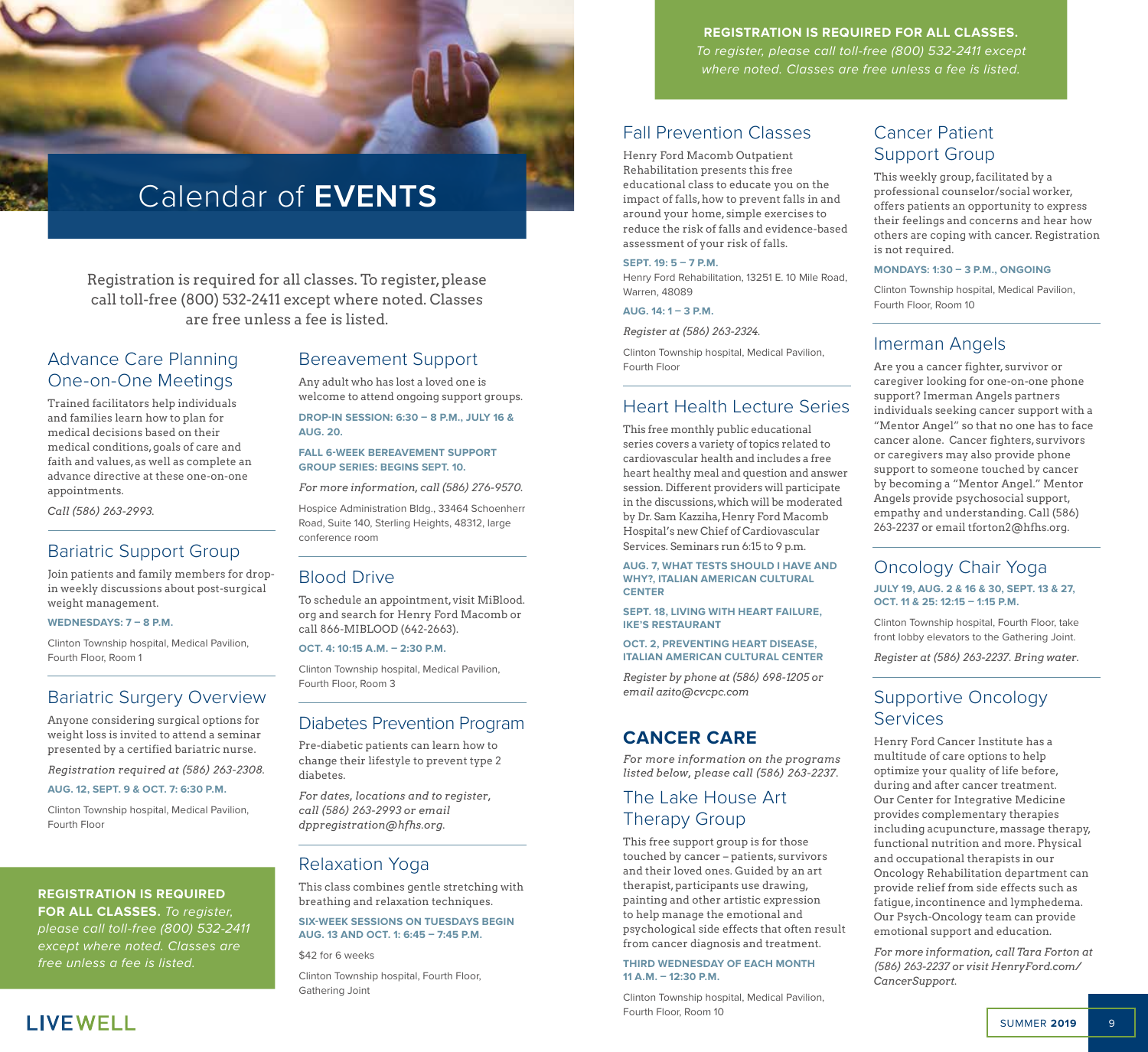

**REGISTRATION IS REQUIRED FOR ALL CLASSES.**  *To register, please call toll-free (800) 532-2411 except where noted. Classes are free unless a fee is listed.*

# Calendar of **EVENTS,** *cont'd*

### **INTEGRATIVE MEDICINE**

*For appointments, class registration or more information on these services, call (586) 263-2837.*

# Personal Intro to Reiki

Reiki is an ancient, hands-on relaxation technique that promotes wellness by integrating and balancing your physical, mental, emotional and spiritual health.

#### *Free.*

**SEPT. 17 & OCT. 15 6 – 7:30 P.M.**

Clinton Township hospital, Medical Pavilion, Fourth Floor

# Reiki for Kids

This class will teach children ages 6 to 12 and a parent/guardian how to perform and experience the benefits of this holistic healing approach. Reiki has been known to help relieve symptoms of ADD/ADHD along with easing childhood traumas and grief.

*\$90 for one adult and one child; \$30 for each additional child or adult. Call for employee discount pricing.* 

**AUG. 3 & OCT. 12 9 A.M. – NOON** 

Clinton Township hospital, Medical Pavilion, Fourth floor

# Reiki Practitioner Training

Please call for pricing info. HFHS employee discount available.

**LEVEL 1, SEPT. 24 & SEPT. 26 5 P.M. – 9 P.M.** 

**LEVEL 2, OCT. 19: 9 A.M. – 5 P.M.**

**ADVANCED, NOV. 16: 9 A.M. – 6 P.M.**

Clinton Township hospital, Medical Pavilion, Fourth Floor



# Therapeutic Massage

Improve your immune system and reduce your stress level with a therapeutic massage. Evening and weekend appointments available.

*Call (586) 263-2837 to book your appointment.* 

# Therapeutic Sound Workshop with Soundfulness Meditation

Therapeutic Sound is a form of physical, emotional, mental and spiritual stress reduction. Learn to relax using breathing techniques and the power of your own voice to communicate with your body. Tools used during this class will be the voice fork, Himalayan bowls, crystal bowls, tuning forks and chimes. Wear comfortable clothes and come with an open heart. Taught by Cristina Pavey, Certified Therapeutic Sound practitioner.

*Cost: \$25* 

**OCT. 25 2 – 5 P.M.**

Henry Ford Macomb Medical Pavilion, Fourth Floor

# **EXPECTANT AND NEW PARENTS**

*Discover Macomb County's most experienced newborn care team, with board-certified obstetricians and all the support you'll need when expecting a child.* 

# Birthing Unit Tours

Tour our newly renovated, family-centered labor, delivery, recovery and postpartum birthing suites. *Call for dates and to register at (800) 532-2411.*

# Breastfeeding Your Newborn

This class is highly recommended for expectant mothers to ensure the most positive experience for mom and baby.

**JULY 22, AUG. 26, SEPT. 16, OCT. 14 7 – 9:30 P.M.** 

Clinton Township hospital, Medical Pavilion, Fourth Floor

*Cost: \$20*

# Childbirth Workshop

This one-day workshop covers the process of labor and delivery, labor-coping techniques and support skills. Medical procedures during labor and delivery, baby care for the first 30 days and a tour of our Birthing Center are included.

**JULY 20, SEPT. 14 OR OCT. 12 8:30 A.M. – 4:30 P.M.**

*Cost: \$65*

Clinton Township hospital, Medical Pavilion, Fourth Floor



# Childbirth Series

A three-week series on consecutive Wednesdays from 7 to 9:30 p.m. begins July 17, Sept. 4 or Oct. 30. Also covers prenatal and infant massage techniques and use of essential oils.

Clinton Township hospital, Medical Pavilion, Fourth Floor

*Cost: \$65*



# **SPORTS PHYSICALS – HENRY FORD MACOMB HEALTH CENTERS**

Our \$26 physical exam measures height and weight and checks blood pressure and vision. Walk-ins welcome. *For more information call (800) 532-2411.* 

# **WEIGHT MANAGEMENT**

Henry Ford Macomb's Center for Weight Management offers the coaching, motivation and accountability you need for weight loss and health management Several meal plan options are available to support your lifestyle and goals. Our Decision Free Diet was named a "Best Fast Weight Loss Diet" by U.S. News & World Report. Group classes and individual consults with a registered dietitian, exercise physiologist and behavioral health coach are offered.

*Classes are available at both the Shelby Township and Chesterfield Township Health Centers, with day, evening or Saturday class options. Call (800) 756-9890 or visit HenryFordMacomb.com/LoseWeight.*